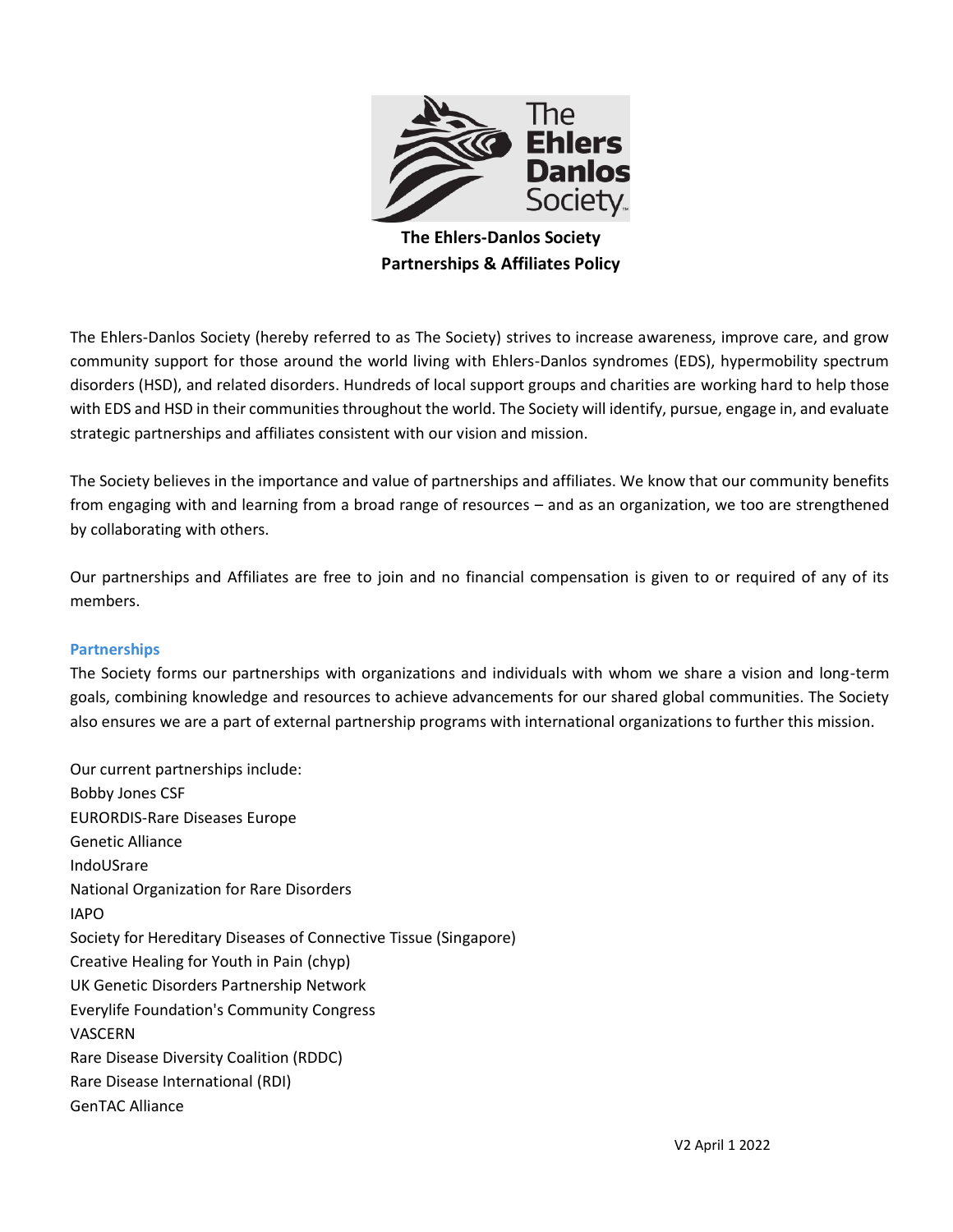Aortic Dissection Collaborative The Long Covid Alliance WHO Collaborative Global Network for Rare Diseases Rare Disease Legislative Advocates (RDLA) Global Genes LiveOn.Org (to launch in spring 2022)

### **Partnership Membership**

- The Society will identify, through research and recommendations, potential partnerships through strategic planning, program evaluation processes, and environmental scanning
- Identified potential members will be discussed with existing members of each partnership to ensure a collaborative fit
- A formal invite will be extended outlining the works and commitments required for each group, along with an official membership application form
- Membership terms are determined per partnership, dependent on their program of work and longevity of projects
- Membership is reliant upon continued commitment and involvement, which is continually reviewed by The Society
- Membership includes shared commitment to upholding business and community values.

# **Affiliates**

The Society also collaborates through our [Global Affiliation Network](https://www.ehlers-danlos.com/affiliates-support-groups-and-charities/) to expand outreach, programming, and collaborative efforts with outstanding regional and local support groups, charities, and societies. These affiliates work toward a future where everyone living with EDS, HSD, and related disorders can receive the care and support they need through wider awareness in the medical and general communities, expanded research efforts, and improved medical care.

### **Affiliate Membership**

- Affiliates must be a formal support group or a nonprofit organization
- Facebook-only support groups, and ones on similar social media and forum platforms, are not permitted to be listed on our website or join our Global Affiliate Program.
- Support groups and nonprofit organizations are invited to apply for membership [here,](https://www.ehlers-danlos.com/support-group-listing-request/) applications are reviewed and approved/declined by our Community & Advocacy Director
- Membership is reliant on continued community support according to their individual mission statements
- Membership will be terminated of any group/organization that engages in activities in direct conflict with The Society's mission or ethos (harassing, bullying, etc)
- Termination confirmation and the reasons for this termination will be provided by a formal letter to the group/organization. Termination will be with immediate effect

### **Policy Review and Amendments**